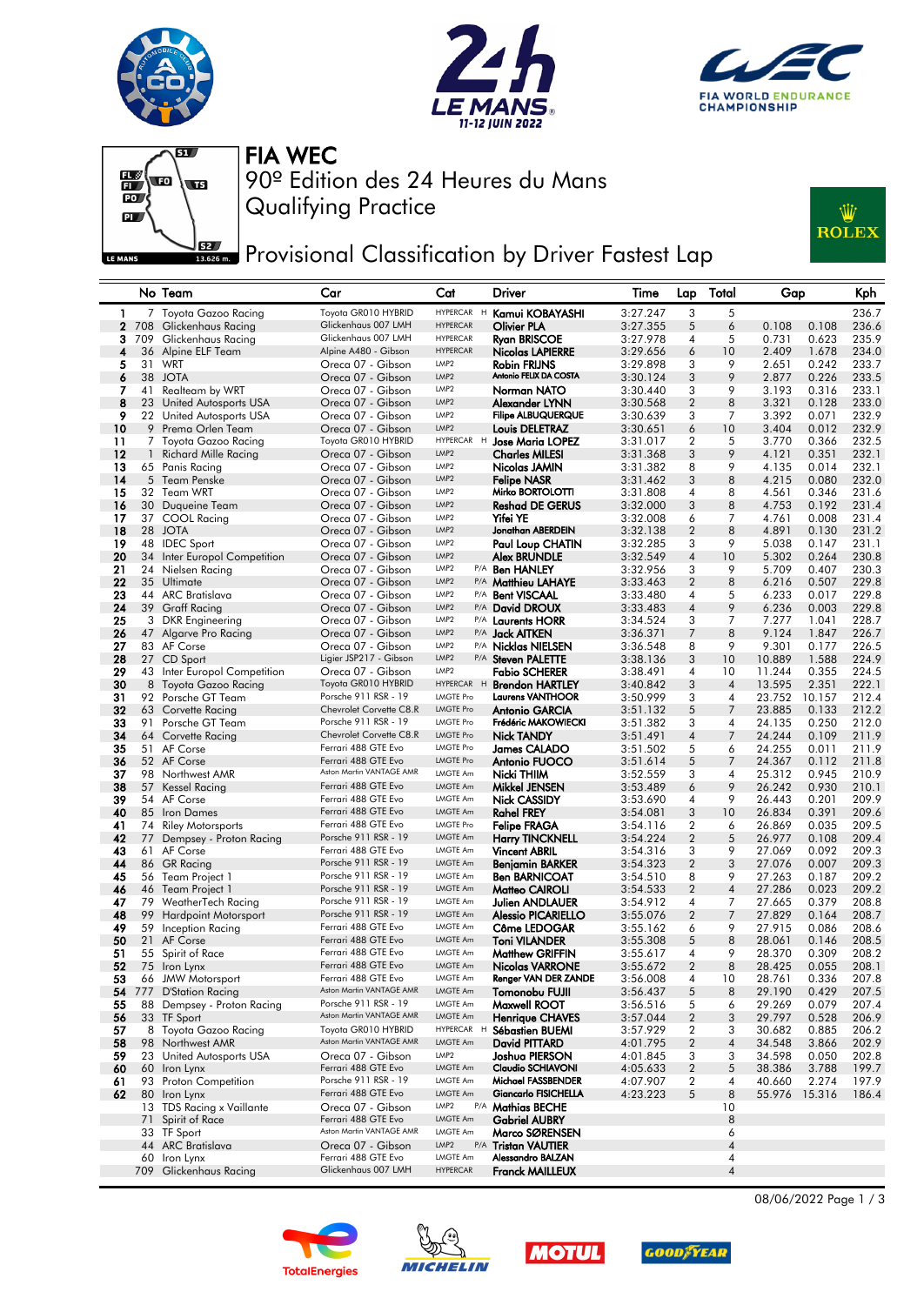







Qualifying Practice 90º Edition des 24 Heures du Mans FIA WEC

**JERE** Provisional Classification by Driver Fastest Lap



|              | No Team                      | Car                                          | Cat                                  | <b>Driver</b>                         | Time | Lap | Total          | Gap | Kph |
|--------------|------------------------------|----------------------------------------------|--------------------------------------|---------------------------------------|------|-----|----------------|-----|-----|
|              | 88 Dempsey - Proton Racing   | Porsche 911 RSR - 19                         | LMGTE Am                             | Jan HEYLEN                            |      |     | 3              |     |     |
|              | 52 AF Corse                  | Ferrari 488 GTE Evo                          | <b>LMGTE Pro</b>                     | Miguel MOLINA                         |      |     | $\overline{2}$ |     |     |
|              | 93 Proton Competition        | Porsche 911 RSR - 19                         | <b>LMGTE Am</b>                      | Matt CAMPBELL                         |      |     | $\overline{2}$ |     |     |
|              | 708 Glickenhaus Racing       | Glickenhaus 007 LMH                          | <b>HYPERCAR</b>                      | <b>Romain DUMAS</b>                   |      |     | $\overline{2}$ |     |     |
|              | 51 AF Corse                  | Ferrari 488 GTE Evo                          | <b>LMGTE Pro</b>                     | <b>Daniel SERRA</b>                   |      |     | 1              |     |     |
| $\mathbf{1}$ | Richard Mille Racing         | Oreca 07 - Gibson                            | LMP <sub>2</sub>                     | Lilou WADOUX                          |      |     |                |     |     |
| 1.           | Richard Mille Racing         | Oreca 07 - Gibson                            | LMP <sub>2</sub>                     | Sébastien OGIER                       |      |     |                |     |     |
|              | 3 DKR Engineering            | Oreca 07 - Gibson                            | LMP <sub>2</sub>                     | P/A Alexandre COUGNAUD                |      |     |                |     |     |
|              | 3 DKR Engineering            | Oreca 07 - Gibson                            | LMP <sub>2</sub>                     | P/A Jean GLORIEUX                     |      |     |                |     |     |
|              | 5 Team Penske                | Oreca 07 - Gibson                            | LMP <sub>2</sub>                     | <b>Dane CAMERON</b>                   |      |     |                |     |     |
|              | 5 Team Penske                | Oreca 07 - Gibson                            | LMP <sub>2</sub>                     | <b>Emmanuel COLLARD</b>               |      |     |                |     |     |
|              | 7 Toyota Gazoo Racing        | Toyota GR010 HYBRID                          | HYPERCAR H                           | Mike CONWAY                           |      |     |                |     |     |
|              | 8 Toyota Gazoo Racing        | Toyota GR010 HYBRID                          | HYPERCAR H                           | <b>Ryo HIRAKAWA</b>                   |      |     |                |     |     |
|              | 9 Prema Orlen Team           | Oreca 07 - Gibson                            | LMP <sub>2</sub>                     | Lorenzo COLOMBO                       |      |     |                |     |     |
|              | 9 Prema Orlen Team           | Oreca 07 - Gibson                            | LMP <sub>2</sub>                     | <b>Robert KUBICA</b>                  |      |     |                |     |     |
|              | 10 Vector Sport              | Oreca 07 - Gibson                            | LMP <sub>2</sub>                     | Nico MÜLLER                           |      |     |                |     |     |
|              | 10 Vector Sport              | Oreca 07 - Gibson                            | LMP <sub>2</sub>                     | <b>Ryan CULLEN</b>                    |      |     |                |     |     |
|              | 10 Vector Sport              | Oreca 07 - Gibson                            | LMP <sub>2</sub>                     | <b>Sébastien BOURDAIS</b>             |      |     |                |     |     |
|              | 13 TDS Racing x Vaillante    | Oreca 07 - Gibson                            | LMP <sub>2</sub>                     | P/A Philippe CIMADOMO                 |      |     |                |     |     |
|              | 13 TDS Racing x Vaillante    | Oreca 07 - Gibson                            | LMP <sub>2</sub>                     | P/A Tijmen VAN DER HELM               |      |     |                |     |     |
|              | 21 AF Corse                  | Ferrari 488 GTE Evo                          | LMGTE Am                             | Simon MANN                            |      |     |                |     |     |
|              | 21 AF Corse                  | Ferrari 488 GTE Evo                          | <b>LMGTE Am</b>                      | <b>Christoph ULRICH</b>               |      |     |                |     |     |
|              | 22 United Autosports USA     | Oreca 07 - Gibson                            | LMP <sub>2</sub>                     | Will OWEN                             |      |     |                |     |     |
|              | 22 United Autosports USA     | Oreca 07 - Gibson                            | LMP <sub>2</sub>                     | <b>Philip HANSON</b>                  |      |     |                |     |     |
|              | 23 United Autosports USA     | Oreca 07 - Gibson                            | LMP <sub>2</sub>                     | Oliver JARVIS                         |      |     |                |     |     |
|              | 24 Nielsen Racing            | Oreca 07 - Gibson                            | LMP <sub>2</sub>                     | P/A Rodrigo SALES                     |      |     |                |     |     |
|              | 24 Nielsen Racing            | Oreca 07 - Gibson                            | LMP <sub>2</sub>                     | P/A Matthew BELL                      |      |     |                |     |     |
|              | 27 CD Sport                  | Ligier JSP217 - Gibson                       | LMP <sub>2</sub>                     | P/A Michael JENSEN                    |      |     |                |     |     |
|              | 27 CD Sport                  | Ligier JSP217 - Gibson                       | LMP <sub>2</sub>                     | P/A Christophe CRESP                  |      |     |                |     |     |
|              | 28 JOTA                      | Oreca 07 - Gibson                            | LMP <sub>2</sub>                     | <b>Oliver RASMUSSEN</b>               |      |     |                |     |     |
|              | 28 JOTA                      | Oreca 07 - Gibson                            | LMP <sub>2</sub><br>LMP <sub>2</sub> | <b>Edward JONES</b>                   |      |     |                |     |     |
|              | 30 Duqueine Team             | Oreca 07 - Gibson                            | LMP <sub>2</sub>                     | Guillermo ROJAS                       |      |     |                |     |     |
|              | 30 Duqueine Team             | Oreca 07 - Gibson                            | LMP <sub>2</sub>                     | <b>Richard BRADLEY</b>                |      |     |                |     |     |
|              | 31 WRT<br>31 WRT             | Oreca 07 - Gibson                            | LMP <sub>2</sub>                     | René RAST<br>Sean GELAEL              |      |     |                |     |     |
|              | 32 Team WRT                  | Oreca 07 - Gibson<br>Oreca 07 - Gibson       | LMP <sub>2</sub>                     | <b>Rolf INEICHEN</b>                  |      |     |                |     |     |
|              | 32 Team WRT                  | Oreca 07 - Gibson                            | LMP2                                 | <b>Dries VANTHOOR</b>                 |      |     |                |     |     |
|              | 33 TF Sport                  | Aston Martin VANTAGE AMR                     | LMGTE Am                             | <b>Ben KEATING</b>                    |      |     |                |     |     |
|              | 34 Inter Europol Competition | Oreca 07 - Gibson                            | LMP <sub>2</sub>                     | <b>Esteban GUTIERREZ</b>              |      |     |                |     |     |
|              | 34 Inter Europol Competition | Oreca 07 - Gibson                            | LMP <sub>2</sub>                     | Jakub SMIECHOWSKI                     |      |     |                |     |     |
|              | 35 Ultimate                  | Oreca 07 - Gibson                            | LMP <sub>2</sub>                     | P/A François HERIAU                   |      |     |                |     |     |
|              | 35 Ultimate                  | Oreca 07 - Gibson                            | LMP <sub>2</sub>                     | P/A Jean-Baptiste LAHAYE              |      |     |                |     |     |
|              | 36 Alpine ELF Team           | Alpine A480 - Gibson                         | <b>HYPERCAR</b>                      | <b>Matthieu VAXIVIERE</b>             |      |     |                |     |     |
|              | 36 Alpine ELF Team           | Alpine A480 - Gibson                         | <b>HYPERCAR</b>                      | André NEGRAO                          |      |     |                |     |     |
|              | 37 COOL Racing               | Oreca 07 - Gibson                            | LMP <sub>2</sub>                     | <b>Ricky TAYLOR</b>                   |      |     |                |     |     |
|              | 37 COOL Racing               | Oreca 07 - Gibson                            | LMP <sub>2</sub>                     | Niklas KRUETTEN                       |      |     |                |     |     |
|              | 38 JOTA                      | Oreca 07 - Gibson                            | LMP <sub>2</sub>                     | <b>William STEVENS</b>                |      |     |                |     |     |
|              | 38 JOTA                      | Oreca 07 - Gibson                            | LMP <sub>2</sub>                     | Roberto GONZALEZ                      |      |     |                |     |     |
| 39           | <b>Graff Racing</b>          | Oreca 07 - Gibson                            | LMP <sub>2</sub>                     | P/A Eric TROUILLET                    |      |     |                |     |     |
|              | 39 Graff Racing              | Oreca 07 - Gibson                            | LMP <sub>2</sub>                     | P/A Sébastien PAGE                    |      |     |                |     |     |
| 41           | Realteam by WRT              | Oreca 07 - Gibson                            | LMP <sub>2</sub>                     | <b>Ferdinand HABSBURG</b>             |      |     |                |     |     |
|              | 41 Realteam by WRT           | Oreca 07 - Gibson                            | LMP <sub>2</sub>                     | <b>Rui ANDRADE</b>                    |      |     |                |     |     |
|              | 43 Inter Europol Competition | Oreca 07 - Gibson                            | LMP <sub>2</sub>                     | Pietro FITTIPALDI                     |      |     |                |     |     |
|              | 43 Inter Europol Competition | Oreca 07 - Gibson                            | LMP <sub>2</sub>                     | David HEINEMEIER-HANSSON              |      |     |                |     |     |
|              | 44 ARC Bratislava            | Oreca 07 - Gibson                            | LMP <sub>2</sub>                     | P/A Miroslav KONOPKA                  |      |     |                |     |     |
|              | 45 Algarve Pro Racing        | Oreca 07 - Gibson                            | LMP <sub>2</sub>                     | P/A René BINDER                       |      |     |                |     |     |
|              | 45 Algarve Pro Racing        | Oreca 07 - Gibson                            | LMP <sub>2</sub>                     | P/A James ALLEN                       |      |     |                |     |     |
|              | 45 Algarve Pro Racing        | Oreca 07 - Gibson                            | LMP <sub>2</sub>                     | P/A Steven THOMAS                     |      |     |                |     |     |
|              | 46 Team Project 1            | Porsche 911 RSR - 19<br>Porsche 911 RSR - 19 | LMGTE Am<br>LMGTE Am                 | <b>Nicolas LEUTWILER</b>              |      |     |                |     |     |
|              | 46 Team Project 1            |                                              | LMP <sub>2</sub>                     | Mikkel PEDERSEN                       |      |     |                |     |     |
|              | 47 Algarve Pro Racing        | Oreca 07 - Gibson                            | LMP <sub>2</sub>                     | P/A Sophia FLOERSCH                   |      |     |                |     |     |
|              | 47 Algarve Pro Racing        | Oreca 07 - Gibson                            | LMP <sub>2</sub>                     | P/A John FALB<br><b>Paul LAFARGUE</b> |      |     |                |     |     |
|              | 48 IDEC Sport                | Oreca 07 - Gibson<br>Oreca 07 - Gibson       | LMP <sub>2</sub>                     | <b>Patrick PILET</b>                  |      |     |                |     |     |
|              | 48 IDEC Sport<br>51 AF Corse | Ferrari 488 GTE Evo                          | <b>LMGTE Pro</b>                     | Alessandro PIER GUIDI                 |      |     |                |     |     |
|              | 52 AF Corse                  | Ferrari 488 GTE Evo                          | <b>LMGTE Pro</b>                     | Davide RIGON                          |      |     |                |     |     |
|              | 54 AF Corse                  | Ferrari 488 GTE Evo                          | LMGTE Am                             | <b>Thomas FLOHR</b>                   |      |     |                |     |     |
|              | 54 AF Corse                  | Ferrari 488 GTE Evo                          | LMGTE Am                             | Francesco CASTELLACCI                 |      |     |                |     |     |
|              |                              |                                              |                                      |                                       |      |     |                |     |     |









08/06/2022 Page 2 / 3